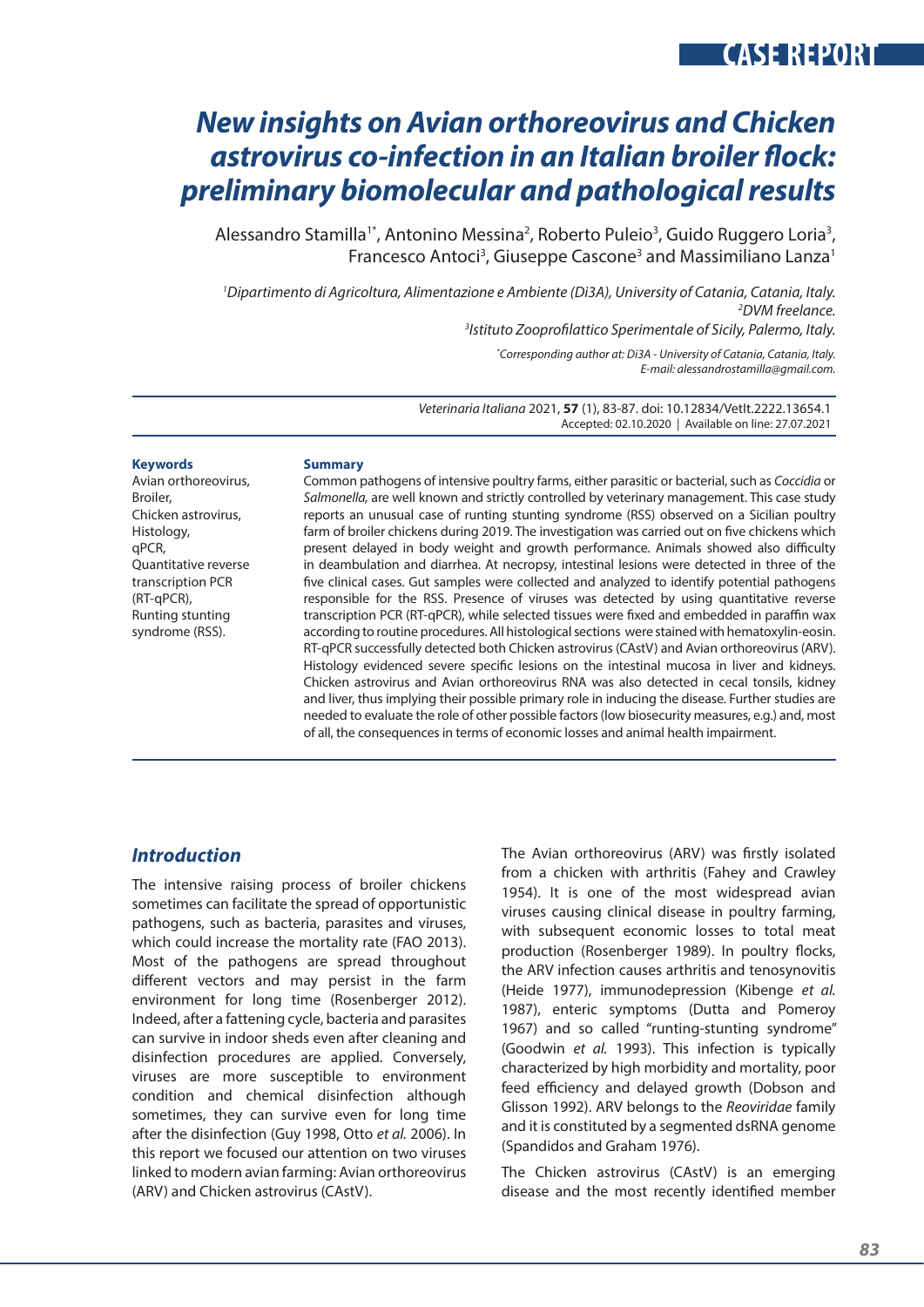of avian astroviruses. CAstV belongs to the *Astroviridae* family and is characterized by a ssRNA genome. Like other astroviruses, it is a small round shape, non-enveloped virus (Méndez *et al.* 2013). Astroviruses, generally, cause enteric infection and occur in many animal species including humans (Smyth 2017). Historically, these viruses have been named according to the target species e.g. turkey astrovirus (TAstV), but cross infections among different host have been identified, such as CAstV isolated in turkey (Pantin-Jackwood *et al.* 2006). According to the International Committee on Taxonomy, it's possible to distinguish three species, namely Avastrovirus 1, 2 and 3 (Smyth 2017). CAstV is an enteric pathogen that often infects birds, either through horizontal transmission by fecal-oral route and also by vertical transmission from naïve in-lay parent bird. Therefore, chicks may hatch shedding high levels of virus. In comparison to other viruses, the lack of an envelope confers CAstV a higher resistance to lipid solvents, and its maintenance in the environment could be also related to Arthropoda which act as vectors (Rosenberger 2010).

Previous studies suggest that concomitant enteric viral infections may increase the severity of clinical signs in turkeys and in broiler chickens (Spackman *et al.* 2010, Reynolds *et al.* 1987, Bon-Sang *et al.* 2013). However, viral enteric outbreaks, especially those caused by CAstV and ARV in broilers, have never been reported in Southern Italy so far.

### *Case report*

In a commercial farm, a total of five male chickens Ross 308, 46 days old, were selected during the last day of fattening cycle, in order to measure growth performance. In a large shed, previously disinfected and kept empty for 15 day after the previous fattening cycle, a total of 8,000 chickens from the same hatching were reared from the beginning of March to the end of April. Chicks were vaccinated against Infectious Bursal disease virus (IBVD), Infectious bronchitis (IB) (793b, H120) and Marek's diseases in the hatchery. A coccidiostat (nicarbazin, 40 ppm, and Narasin, 50 ppm) was added to the feeds. No antibiotics were added to diets and to water during raising process. Three out of five showed delay in growth, immature appearance if related with their age, and typical clinical signs of suffering such as reluctancy to move, fatigue, traces of diarrhea in the cloacal region and swelling of the infraorbital sinuses. The body weight of these three animals was significantly lower (about 60% less) if compared to weight of the other two chickens (Table I). Carcasses inspection showed hemorrhagic enteritis, hepatic necrosis and swelling of infraorbital sinuses, furthermore an abnormal size of kidney and liver, almost double in size, in one of the three chicks compared to the organs of the others two birds. Loss of weight was clearly visible in the muscular breast which were significantly underweight. Moreover, in the carcasses were evident the hemorrhagic lesions with necrotic areas in liver and signs of hemorrhagic enteritis in intestinal tracts (Figure 1). Representative portion of organs (intestine, liver, kidney and cecal tonsils), fecal content, tracheal and cloacal swabs were collected for laboratory investigation. At the end of this cycle, the mortality rate reached 3%. A peak of 1.7% was reached in the first two weeks of raising cycle. There was no visible changes in litter and differences in feed/water intake as the performance were measured only at the end of the cycle.

Microbiological screening was performed on the cloacal swabs and from liver and kidney. Samples were directly sowed on Columbia agar containing 5% sheep blood (Oxoid Limited, Hampshire, UK), McConkey agar (Oxoid Limited, Hampshire, UK) and inoculated aerobically and anaerobically at 37 °C up to 48 h; subsequently, suspected colonies were purified and identified by Vitek 2 (Biomerieux, France). At the same time, 10 grams of intestine were homogenized through stomacher in 90 ml of Tryptone Soya Broth and incubated aerobically for 24 h at 37 °C. After incubation, 1 ml of enriched broth was transferred to modified semi-solid rappaport-vassiliadis agar and incubated for 48 h at 40 °C. Presumptive *Salmonella* colonies were transferred on xylose lysine desoxychloate agar and brilliant green agar<sup>1</sup>. For all other bacteria, including fastidious species, samples of duodenum and caecum were inoculated directly into TSA medium, modified brilliant green medium and Columbia III w/5% SB medium (BD Diagnostic, Diagnostic Systems, Sparks, MD, USA) and incubated at 37 °C for 72 h. Microbiological investigation did not evidence the presence of pathogenic bacteria.

A parasitological examination has been carried out by direct mount technique through preparation of smears obtained either from each fecal sample (collected from the cloaca) or from intestinal material sampled from three sections of the

**Table I.** *Final body weight (BW) and presence of Chicken astrovirus (CAstV), Avian orthoreovirus (ARV) and Avian metapneumovirus (aMPV).*

| BW (kg) | aMPV | <b>CAstV</b> | ARV |  |
|---------|------|--------------|-----|--|
| 3.439   |      | χ            | χ   |  |
| 1.243   |      |              |     |  |
| 1.350   |      |              |     |  |
| 1.268   |      |              |     |  |
| 3.502   |      |              |     |  |
|         |      |              |     |  |

 $X =$  Absence;  $V =$  Presence.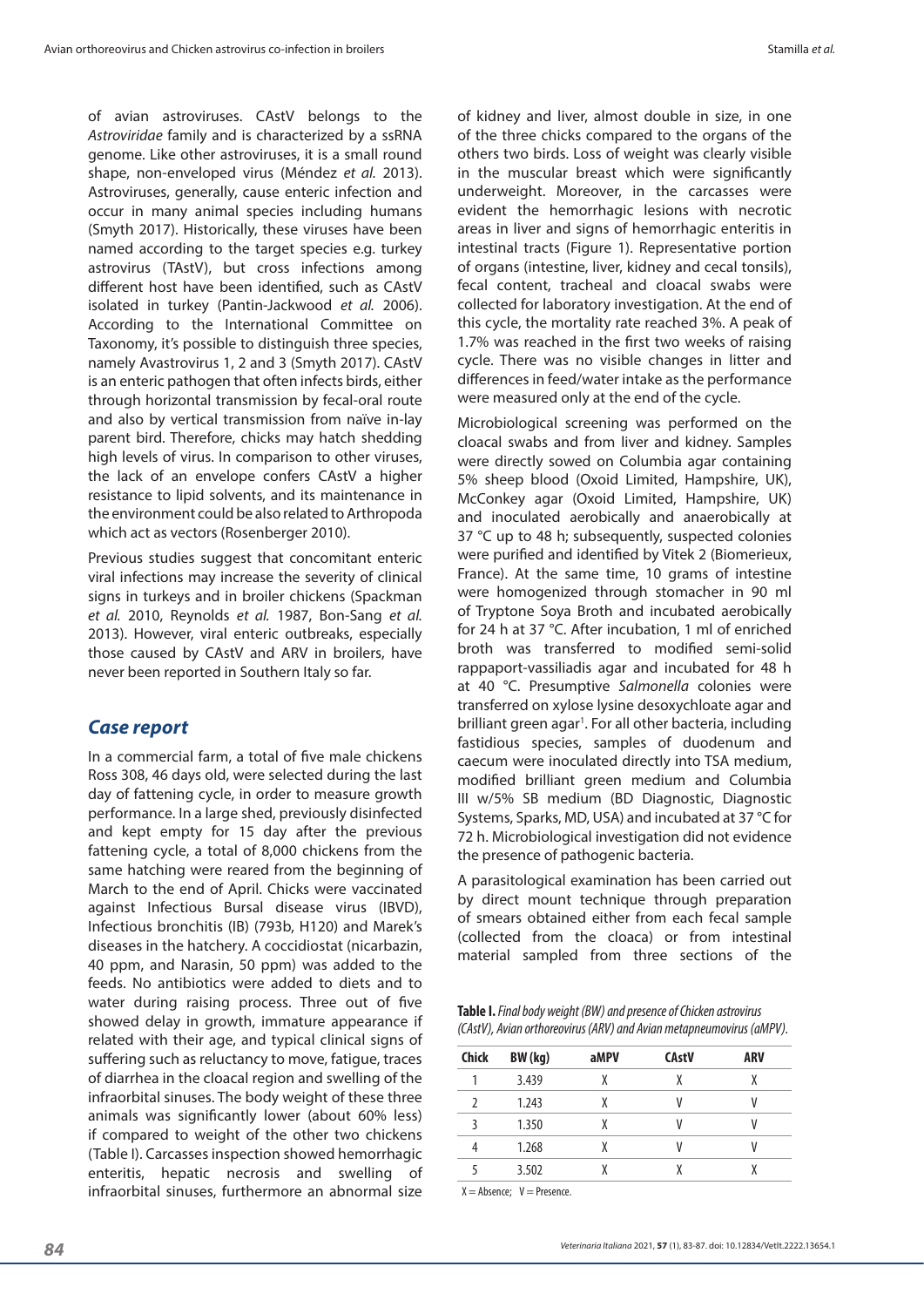

**Figure 1.** *Necropsy of a broiler infected by astrovirus (A = Hemorragic enteritis; B = Liver necrosis).*



**Figure 2.** *Broiler: interstitial nephritis, Haematoxylin & Eosin, 20X.*

intestine (duodenum, jejunum and caecum). Fecal material collected from the intestine were then processed through a saturated sugar (density 1.27 g/ ml) flotation technique, by plating the supernatant phase on smears and observed by direct light microscopy at 100X up to 400X magnification in order to identify eggs or eventually other stages of Cestode, Nematoda or Coccidia according to Quinn and colleagues (Quinn *et al.* 1980).

Cecal tonsils from the suspected clinical cases were used for molecular investigation in order to detect: Chicken astrovirus (CAstV), and Avian orthoreovirus (ARV) RNA. Tracheal swabs were also screened for Avian metapneumovirus (aMPV).

Total RNA and DNA were extracted directly from cecal tonsils, liver and kidney tissues and tracheal swabs using a DNA/RNA purification kit (Kylt, Germany) according to the manufacturer's instruction. For the PCR, commercial kits were used: aMPV A&B, Chicken astrovirus RT-qPCR, Avian reovirus RT-qPCR (Kylt, Germany). Each reaction consisted in 4 µl of total RNA, 10 µl of 2x RT-qPCR-Mix and 6 µl of Detection-Mix, as reported in the manufacture's instruction. The multiplex RRT-PCR was performed on a LineGene 9600 (Bioer, Hangzhou, China) according to the following conditions: 1 cycle at 50 °C for 10 min; 1 cycle of 95 °C for 1 min and 42 cycles at 95 °C for 10 sec and 60 °C for 1 minutes. Molecular screening confirmed the suspicion of viral mixed infection which affected the three broilers (number 2, 3 and 4). All the tissues belonged from the five chickens resulted positive for ARV and CAstV while all five animals were negative for Avian metapneumovirus (aMPV A&B) (Table I).

Lesions collected from liver, spleen, kidneys and intestinal tract of duodenum, jejunum and ileum, were fixed in 10% buffered formalin, embedded in paraffine vax and routinely processed. Sections with a thickness of 2.5 microns were obtained and stained with hematoxylin and eosin (HE) for morphological examination. Histology examination showed an inflammatory condition of the liver with focal areas of monocyte infiltration and focal areas of degeneration; in the kidney (Figure 2) multifocal lympho-granulocyte infiltrates located in the interstitium associated to tubular necrosis were observed, while in the intestinal mucosa diffuse lymphocyte infiltrates with fusion of the villi were also detected (Figure 3). All the lesions could be associated to CastV and ARV infection, which may cause a degeneration of the internal structure of tissues reducing the absorption of nutrient at the intestine level and contemporary renal failure and reduced filtering capacity in kidney.

## *Conclusions*

This study confirms the importance of intestinal inflammation (enteritis) during CAstV and ARV coinfection, both considered responsible for the runting stunting syndrome (RSS). Historically, CAstV and ARV have been associated with malabsorption syndrome of broiler chickens, but our study proves that these viruses, well known as opportunistic pathogen, are responsible for more aggressive syndromes. It's clear that clinically infected chicks show hatches small in size and white-colored, sometimes showing a delay in growth, and a general appearance resembling similar to younger chick with immature feathering, yellow color and reduced size of the beak (Rosenberger 2012). Common symptoms also include enteritis and diarrhea, leg weakness and irregular feathering (Kouwenhoven *et al.* 1978). While CAstV is predominantly an enteric virus, it is also recognized as infecting organs through the

<sup>&</sup>lt;sup>1</sup> ISO 6579-1. 2017. Microbiology of the food chain. Horizontal method for the detection, enumeration and serotyping of *Salmonella*. Available online https://www.iso.org/standard/56712.html (accessed on 22 May 2019).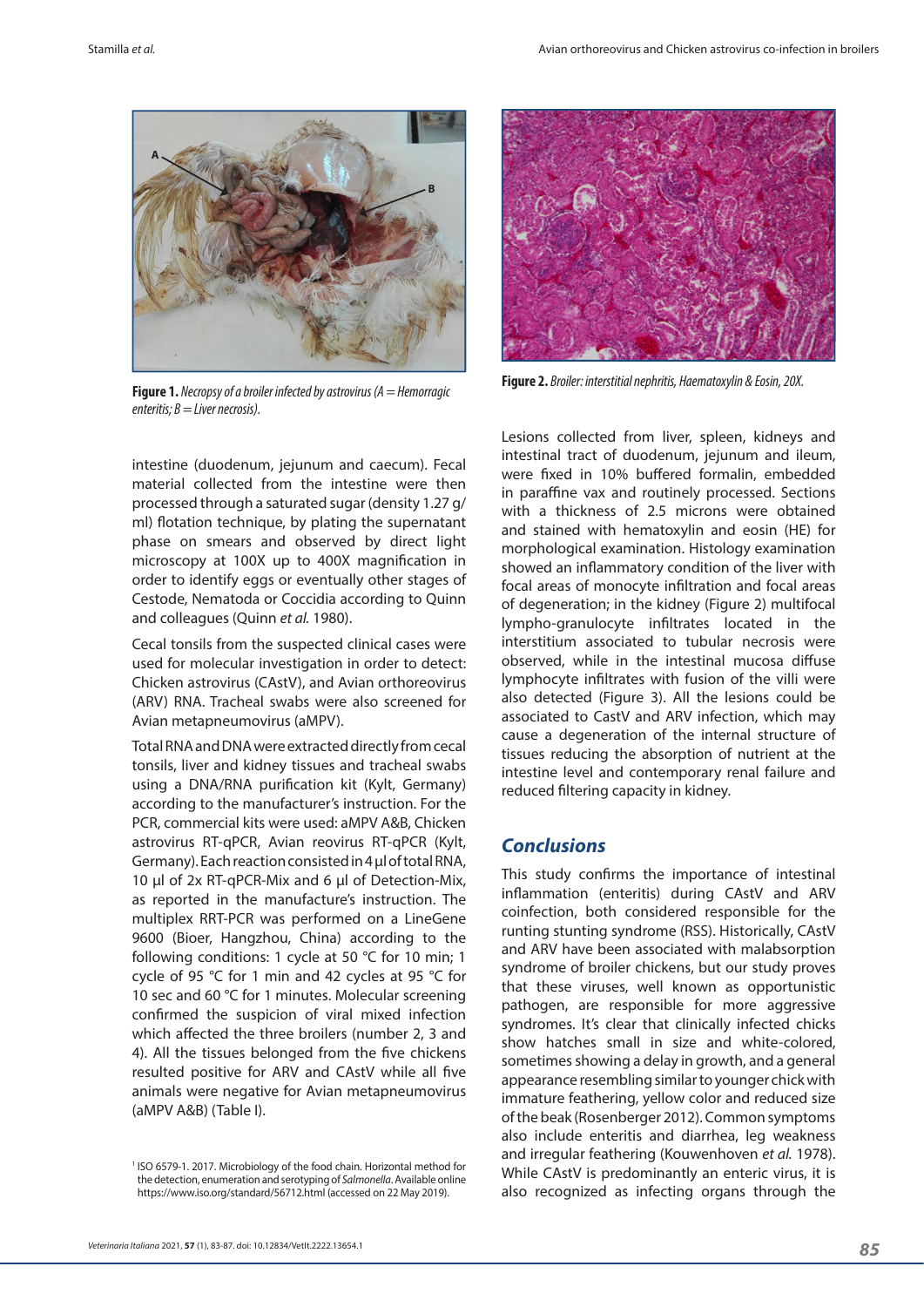

**Figure 3.** *Broiler: monocytic enteritis, Haematoxylin & Eosin, 20X.*

enteric tract, including the liver and kidneys (Bulbule *et al.* 2013). In our case, the presence virus DNA copies and infiltrate in liver and in the kidney showed that the two viruses, with a predominantly enteric tropism, may colonize and induce imbalances and so far pathological lesions in different body organs; in the kidney they affect the filtering function of the glomeruli; in the liver they cause malfunction due to diffuse tissue degeneration. In the intestine the worst damage was reported, in terms of a disorganized structure of villi that appeared confluent/fused with a diffuse lymphocytic infiltrate following the infection (Kang *et al.* 2018). These findings are consistent with a report that described enteritis simultaneously occurring with astrovirus infection (Koci *et al.* 2003). The initial suspicion of a viral infection was confirmed by the biomolecular examination, while the investigation for the other typical poultry pathogens (bacteria or parasites) were negative. Histopathological examination confirmed a severe and diffuse enteritis and massive monocyte infiltration in liver and kidney. These

syndromes are strictly connected with intestinal disease, sometimes associated with tenosynovitis, that was not observed in this outbreak. Intestinal lesions reported in this study characterized by severe villous atrophy and crypt hyperplasia, appear to be significantly more severe if compared to previous reports and related to the direct damage of CastV, without any involvement of bacterial secondary infection (Guy 1998). This difference is related to a concomitant infection with ARV that induces more severe clinical signs as reported by Spackman and colleagues (Spackman *et al.* 2010) and Bog-San Koo and colleagues (Bog-San Koo *et al.*  2013). Concomitant infection of both enteric viruses may booster the pathogenicity of the syndromes and, in this case, it also causes lesions on kidney and liver, uncommon findings for infections with these kinds of viruses. When singularly detected, CastV and ARV are considered as opportunistic pathogens which may affect the curve of growth of chicks and their body weight (Hauck *et al.* 2016), but according to this report we have to consider the risk of mixed infection and the related risk of an enhancement of pathogenicity which may imply significant economical losses if the percentage of infected chicks increase significantly. The difference in live weight between sick and healthy broilers was relevant, even three time less than normal body weight at equal age. The loss of production could have a negative impact on farm incomes, therefore, as for all the other poultry pathogens, it is really important to avoid circulation of these viruses in the farm environment, improving all of those procedures to maintain high level of biosafety. This preliminary data may offer new perspectives for industrial poultry farming in Sicily, underlining the importance of applying "*ad hoc*" biosafety programs and represent an original report on lesions caused by these viruses and their extra intestinal spread to other organs.